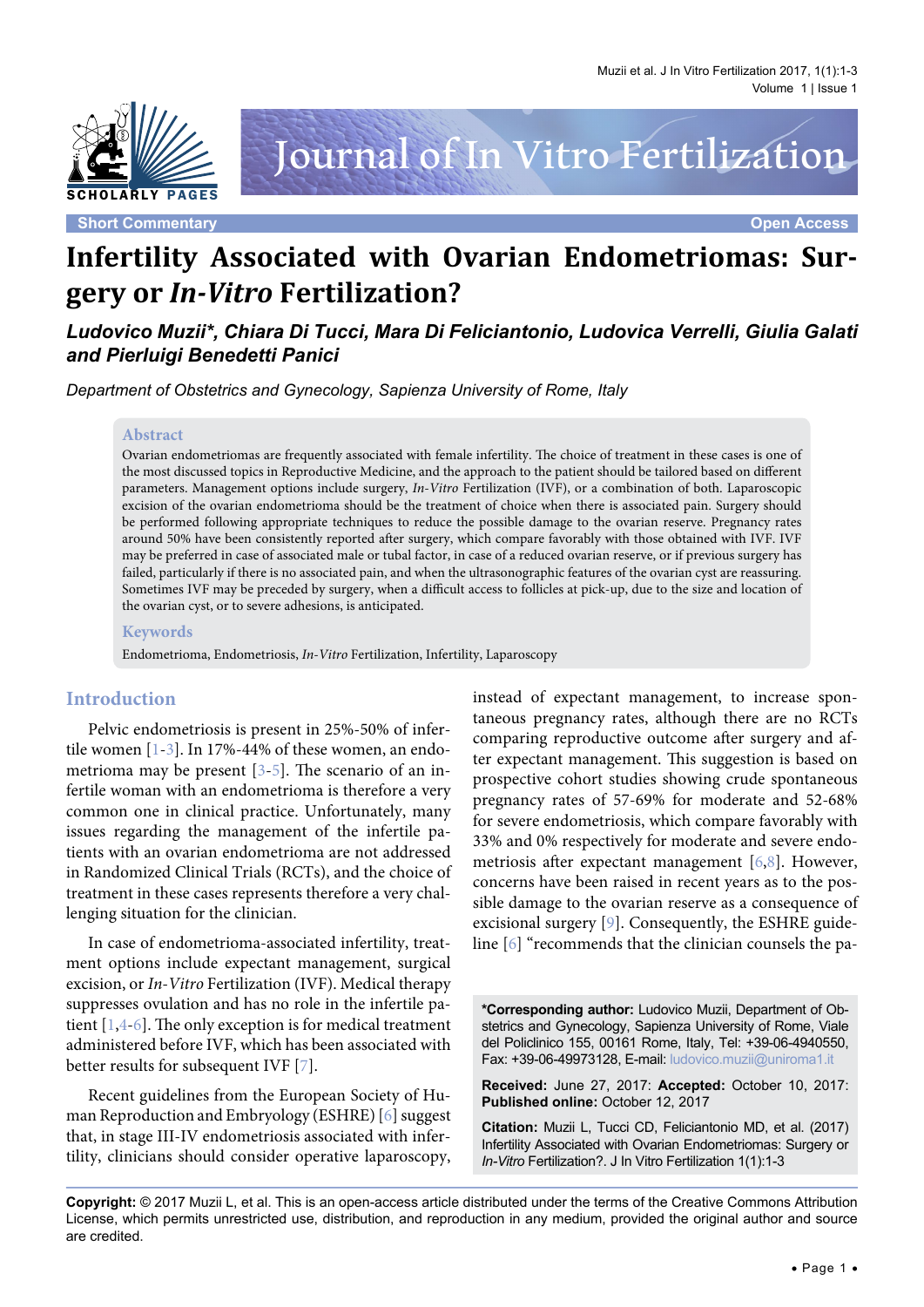

tient with an ovarian endometrioma regarding the risks of a reduced ovarian function after surgery". Given these concerns, some authors advocate direct referral to IVF in case of endometrioma-associated infertility [[8](#page-2-6),[10](#page-2-8)]. Surgery before IVF, in fact, has not been demonstrated to improve live birth rates compared to direct referral to IVF [\[3](#page-2-1)].

In this article we will briefly review the pros and cons of the surgical excision of an ovarian endometrioma, with the aim of addressing the question of which approach, surgery or IVF, should be considered as the first treatment option for patients presenting with associated infertility.

# **Surgery: The Pros**

As outlined above, surgery yields satisfactory results in terms of postoperative pregnancy rates. A meta-analysis by Vercellini, et al., [\[11](#page-2-9)], pooling the results of several uncontrolled case series, reports a cumulative pregnancy rate of 50% after surgery for endometriosis, and represents probably the highest level of scientific evidence that is available in the absence of RCTs. The 50% pregnancy rate after surgery compares favorably with the 29% clinical pregnancy rate per oocyte pick-up reported by the ESHRE for IVF [\[12](#page-2-10)], which corresponds approximately to a 21-22% term pregnancy rate per initiated cycle. In addition, spontaneous pregnancy after surgery is not at higher risk for multiple gestations, and subsequent pregnancies following the first one after surgery do not need additional treatments.

Besides these results in terms of pregnancies, surgery allows also immediate postoperative pain relief, as documented in a recent meta-analysis [\[13\]](#page-2-11). Therefore, when infertility is associated with pelvic pain, surgery represents the only approach that may be effective on both pain and fertility. Medical therapies, in fact, may only treat pain, whereas IVF may only resolve the fertility issue.

In case of non-reassuring sonographic features, or in case of fast-growing cysts, surgery should be considered mandatory [[5](#page-2-2)], in order to obtain tissue for histology and exclude an ovarian malignancy. However, even in case of carefully selected patients, with reassuring sonographic features with the typical aspects of an ovarian endometrioma, final histology may reveal un unexpected malignancy in approximately 0.9% of the cases [\[14\]](#page-2-12). Therefore, among the pros of surgery, there is also the possibility of obtaining a surgical specimen for histology diagnosis, which rules out the rare cases of unexpected malignancy [\[6\]](#page-2-4).

As a final consideration on the advantages of surgery, the presence on ovarian endometriomas may determine the derangement of normal ovarian anatomy, and sometimes, a difficult access to follicles at pick-up, due to the size and location of the ovarian cyst, or to severe adhesions, may be anticipated. In these particular cases, even smaller cysts may need surgery before IVF in order to gain an easier access to the follicles [\[15\]](#page-2-13).

## **Surgery: The Cons**

Besides the generic risks associated with a surgical procedure, laparoscopic excision of an ovarian endometrioma has been specifically associated with a damage to the ovarian reserve, as demonstrated by a decrease of 38% in Anti-Mullerian Hormone (AMH) levels after surgery [\[9](#page-2-7)]. Also, worse responses to gonadotropin stimulation for *In-Vitro* Fertilization (IVF) have been reported by many authors after surgery [\[16\]](#page-2-14). Additionally, in case of bilateral ovarian endometriomas, premature ovarian failure after surgery has been reported in 2.4% of the patients [\[17\]](#page-2-15). Studies on the histology of the excised cyst specimen demonstrated that some ovarian tissue is inadvertently removed with the cyst capsule [[18\]](#page-2-16), and this may partly explain the reduced ovarian reserve after surgery. Also, additional damage may be exerted on the remaining ovary by excessive bipolar coagulation [[13](#page-2-11)]. This worrying postsurgical scenario may however be less worrying if, for example, ovarian reserve is evaluated with Antral Follicle Count (AFC) rather than AMH. In a recent meta-analysis [[19](#page-2-17)], in fact, no change in AFC has been reported after surgery.

# **Conclusion**

The management of an ovarian endometrioma associated with infertility should be tailored on each patient, after careful consideration of various parameters, such as age and ovarian reserve of the patient, previous treatments for the disease, the presence of associated pain, and associated infertility factors. Recently, a multiparametric score to guide the clinician in the choice of treatment of the ovarian endometrioma has been developed [\[5](#page-2-2)].

Surgery should be preferred in case of non-reassuring features or rapid growth of the cyst at sonography, or when moderate to severe pain symptoms are present. Surgery should be performed following appropriate techniques to reduce the possible damage to the ovarian reserve [[20](#page-2-18)]. IVF may be preferred in case of associated male or tubal factor, in case of a reduced ovarian reserve, or if previous surgery has failed. If surgery is withheld, and the patient is directly referred to IVF, or managed expectantly, the possibility of an unexpected ovarian malignancy still exists, and close follow-up with serial ultrasound scans is mandatory. The patient should be accurately counseled as to the pros and cons of both approaches, and a shared decision should be reached. Due to the lack of robust scientific evidence in the context of endometrioma-associated infertility, RCTs are strongly needed.